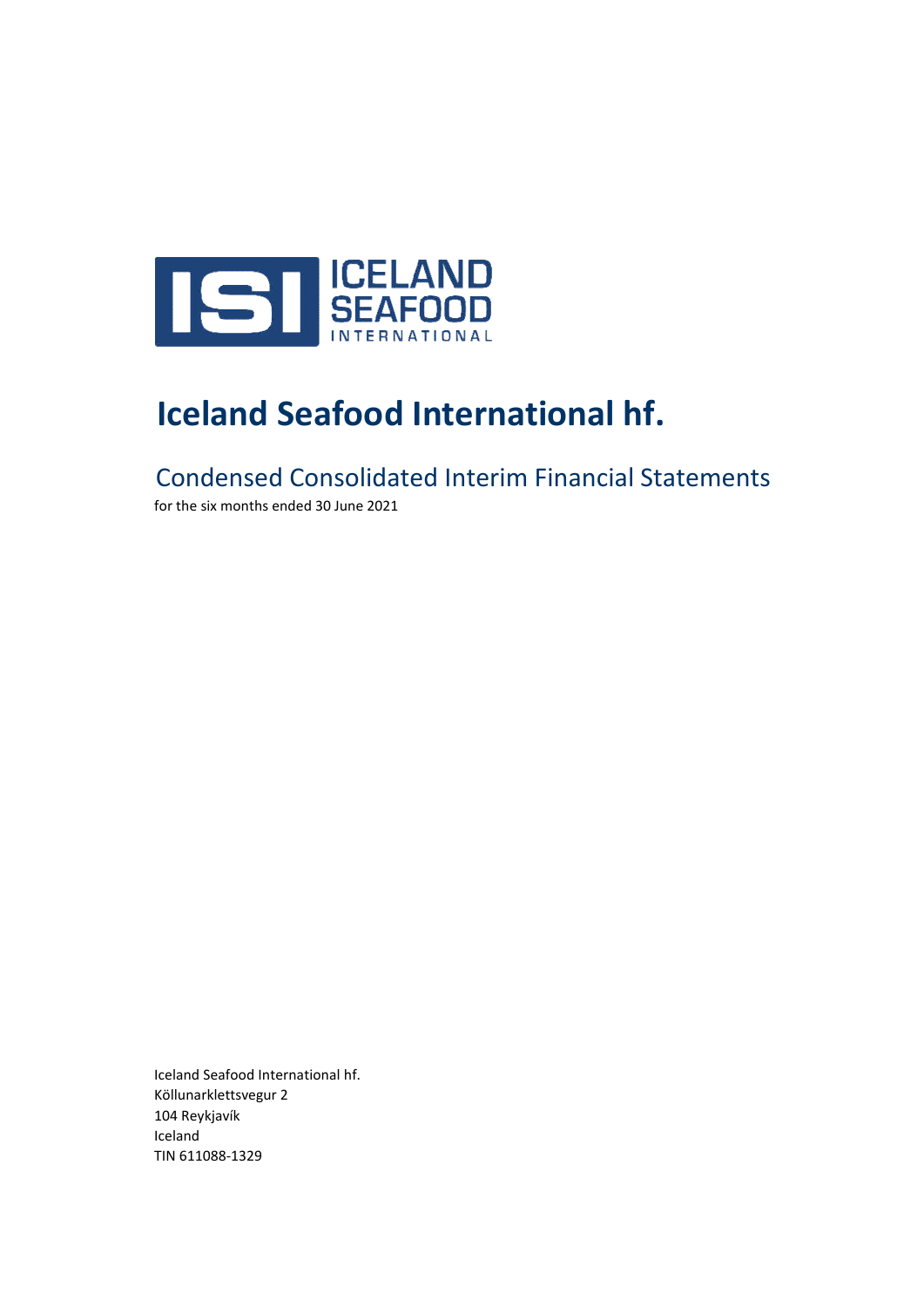# **Contents**

## Page

| 2-4            |
|----------------|
| .5.            |
| -6             |
| $\overline{7}$ |
| -8             |
| -9             |
| 10             |
| 11-16          |

### **Company Information**

| Name               | Iceland Seafood International hf.                                                                                                                                                                                                  |
|--------------------|------------------------------------------------------------------------------------------------------------------------------------------------------------------------------------------------------------------------------------|
| <b>TIN</b>         | 611088-1329                                                                                                                                                                                                                        |
| <b>BOD</b>         | Liv Bergþórsdóttir, Chairman<br>Bergbór Baldvinsson, Board Member<br>Halldór Leifsson, Board Member<br>Ingunn Agnes Kro, Board Member<br>Jakob Valgeir Flosason, Board Member<br>Gunnlaugur Karl Hreinsson, Alternate Board Member |
| CEO                | Bjarni Ármannsson                                                                                                                                                                                                                  |
| Address            | Köllunarklettsvegur 2<br>104 Reykjavík<br>Iceland                                                                                                                                                                                  |
| Web                | www.icelandseafood.com                                                                                                                                                                                                             |
| Lawyers            | Lex ehf.<br>Borgartúni 26<br>105 Reykjavík<br>Iceland<br>www.lex.is                                                                                                                                                                |
| <b>Auditors</b>    | Deloitte ehf.<br>Smáratorg 3<br>201 Kópavogur<br>Iceland<br>www.deloitte.is                                                                                                                                                        |
| Reporting currency | Euro (EUR)                                                                                                                                                                                                                         |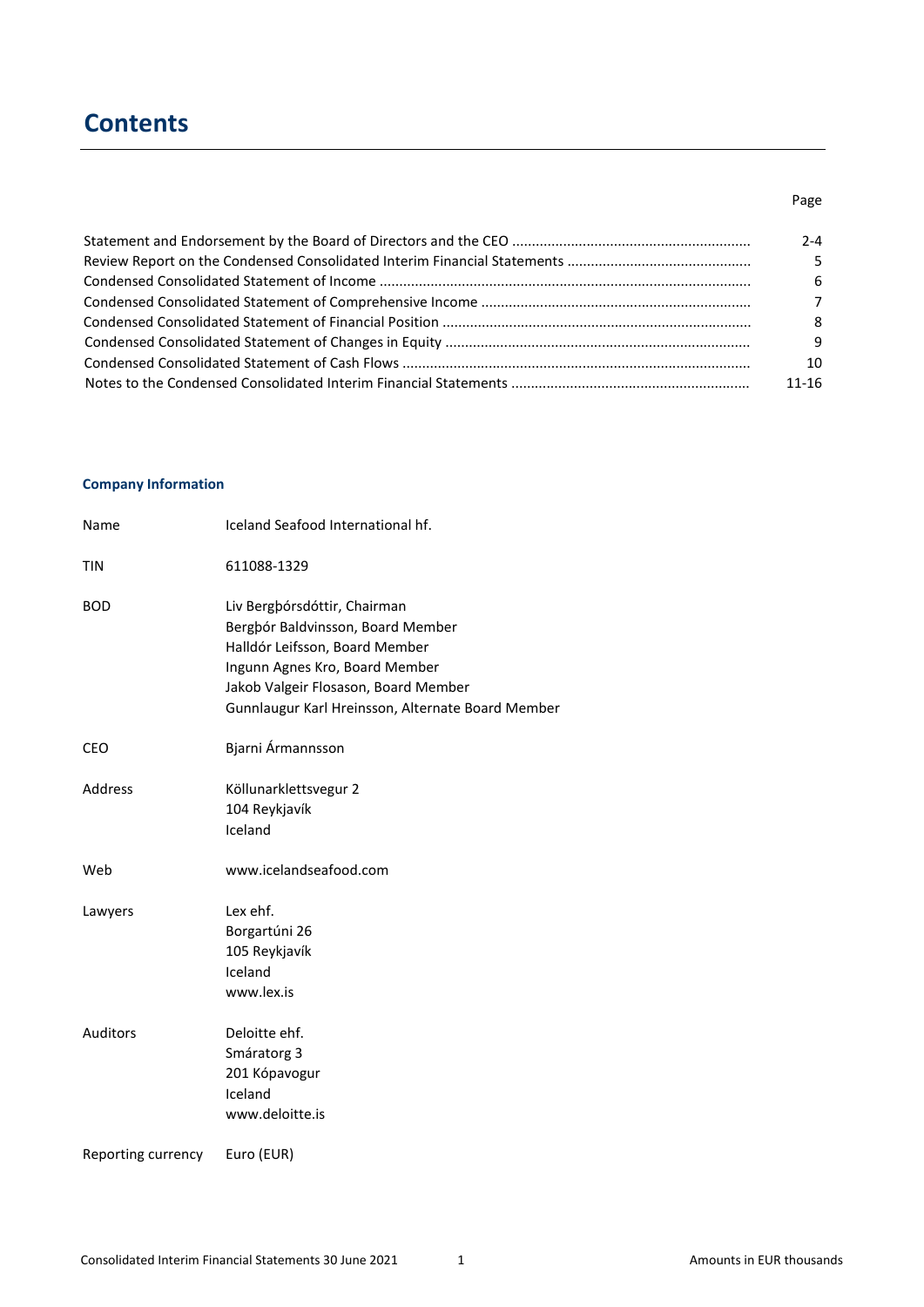# **Statement and Endorsement**

by the Board of Directors and the CEO

#### **Statement**

It is the opinion of the Board of Directors and the CEO of Iceland Seafood International hf. (the Company), that these Condensed Consolidated Interim Financial Statements present the necessary information to evaluate the financial position of the Company at the end of June 2021 and the operating results and financial developments for the six months then ended.

The Condensed Consolidated Interim Financial Statements are prepared in accordance with the International Accounting Standard IAS 34, *Interim Financial Reporting,* and should be read in conjunction with the Company's Financial Statements for the year ended 31 December 2020.

The Condensed Consolidated Interim Financial Statements do not include all of the information required for a complete set of IFRS financial statements. However, selected explanatory notes are included to explain events and transactions that are significant to understand the changes in the Company's financial position and performance from year end 2020.

The Condensed Consolidated Interim Financial Statements are reviewed by the Company's auditors.

#### **The Company**

The Company is a holding company for a Group of subsidiaries that are leading suppliers of North Atlantic seafood, one of the largest exporters of seafood from Iceland and a key processor of high quality seafood in the Spanish, United Kingdom and Irish markets. The Group is headquartered in Iceland and has subsidiaries in the United Kingdom, Ireland, Spain, Argentina, Iceland, France, Germany and the United States.

The Group operates across three divisions, Value Added Southern Europe, Value Added Northern Europe and Sales & Distribution Division which has offices in Iceland, France, Germany and the USA. The Value Added Divisions have processing factories and coldstores in their respective regions with Southern Europe also having a satellite facility in Argentina.

#### **Operations for the period**

Total sales in the period of EUR 208.3 million were 15% above prior year. In Value Added Southern Europe, sales in the first two months of the year were significantly impacted by Covid19 restrictions. Sales improved from March, following easing of restrictions and good demand. This resulted in divisional sales of EUR 77.8 million which was EUR 15.1 million up on 1H 2020. Sales of the S&D divisions were also impacted by lockdown restrictions in key markets in the start of the year, whilst sales picked up from March. At the same time sales of Value Added Northern Europe division were 17% up on prior year, driven by the addition of Carr&Sons Seafood Ltd. to the Group and new retail listings in UK.

Normalised PBT in the period of EUR 4.8 million was EUR 2.2 million up on prior year. Whilst the overall profitability was still impacted by the pandemic in the period, strong sales in key markets from March and good results from the Argentinian shrimp season helped the results. Ongoing challenges in transportation and logistics negatively impacted results, especially in UK. After significant items of EUR 0.2 million and income tax of EUR 1.1m the resultant net profit for the period of EUR 3.4 million was EUR 2.1 million above previous year.

Total assets as at 30 June 2021 of EUR 249.1 million were EUR 7.6 million higher than at end of 2020. The increase in total assets were driven by higher trade receivables, mainly related to Value Added Southern Europe division. Net debt at end of June of EUR 98.3 million was EUR 9.8 million higher than at year end 2020, reflecting the increase in total assets.

Equity amounted to EUR 78.9 million as at 30 June 2021 or EUR 3.6 million higher than at end of 2020. The equity ratio was 31.7% at 30 June 2021.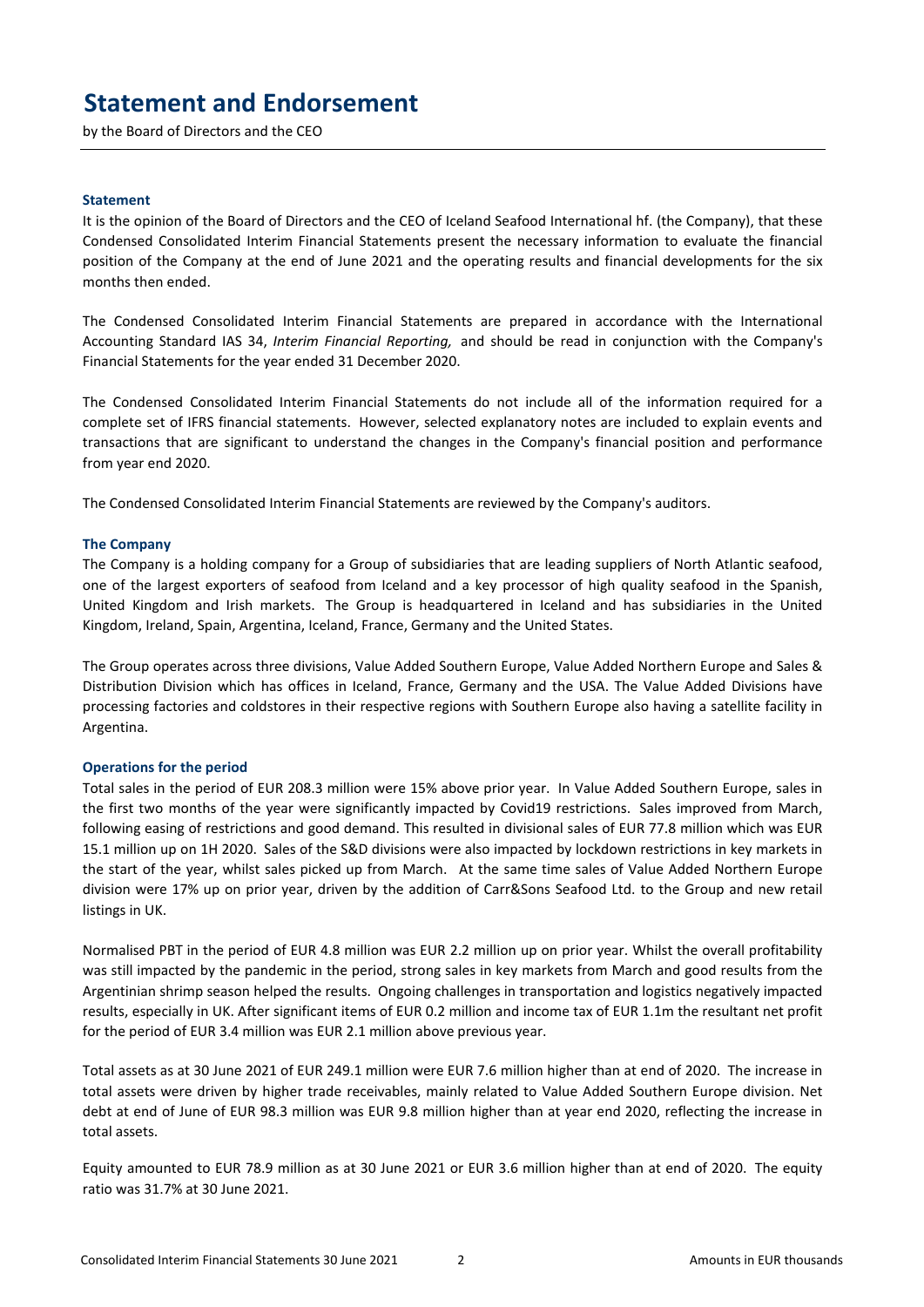# **Statement and Endorsement**

by the Board of Directors and the CEO

#### **COVID 19**

The Covid19 pandemic and related restrictions have had a significant impact on operating results since March 2020. Sales in Southern Europe which are predominantly to the HORECA sector, were significantly impacted by lockdown restrictions in the beginning of 2021. Same applied to sales to the foodservice sector in other markets, whilst retail sales were strong during the period. With some easing of restrictions sales improved from March and onwards, especially in S-Europe. However changes in restrictions implemented and the underlying uncertainty is causing more fluctuation in sales than in a normal year.

Iceland Seafood's continues to manage the situation, among actions the Company has focused on during the pandemic are:

1) Implementing appropriate contingency plans within the Group businesses, focusing on health and safety of employees and to secure the continuity of operations.

2) Tightening risk management controls, with focus on key assets on the balance sheet, inventories and receivables. Around 90% of receivables at 30 June 2021 are credit insured.

3) Secure liquidity and ongoing funding of the operation through the capital market and banks in Iceland and Spain. As part of this, the Group did secure funding for 3-5 years in Spain during 2020, completed a private placement of EUR 23.1m bond in Q2 2021 and has continued to issue bills, currently amounting to EUR 19.3m. Both the bond and the bills are listed on Nasdaq Iceland.

4) Utilise the Company's strong position to leverage opportunities that come up in the situation, both short term and longer term opportunities. The proposed acquisition of Ahumados Dominguez is an example of this.

During 2020 and 2021 some of the Group foreign subsidiaries have received local government assistance due to Covid 19.

Situation remains uncertain. Vaccination is progressing especially in Europe and N-America with positive impact on outlook for the second half of the year.

#### **Acquisition of Ahumados Dominguez**

On the 17 May 2021 the Company signed a Letter of Intent (LOI) to acquire 80% of the share capital of Ahumados Dominguez, a retail-oriented company with a strong brand and consumer recognition in the smoked salmon sector in Spain. The Ahumados Dominguez brand is known for its premium quality. The acquisition will strengthen Iceland Seafoods position in the Spanish retail market, as well as creating opportunities to utilize the platform Ahumados Domingues has for selling high quality cod products from Iceland. According to the LOI, Iceland Seafood will acquire 80% stake in Ahumados Dominquez for €12.0m on a debt and cash free bases. The LOI is a legally non-binding document and will serve as a basis for discussion of key terms for the potential transaction. Parties aim to complete the transaction before end of September 2021.

### **Market capitalization**

The Company is listed on the NASDAQ Iceland main market (ticker: ICESEA). The closing price at the end of June 2021 as ISK 17.60 per share (2020 year end: ISK 12.60), giving the Company a market capitalization of EUR 322.4 million (2020: EUR 216.6 million), a 49% increase from year end 2020.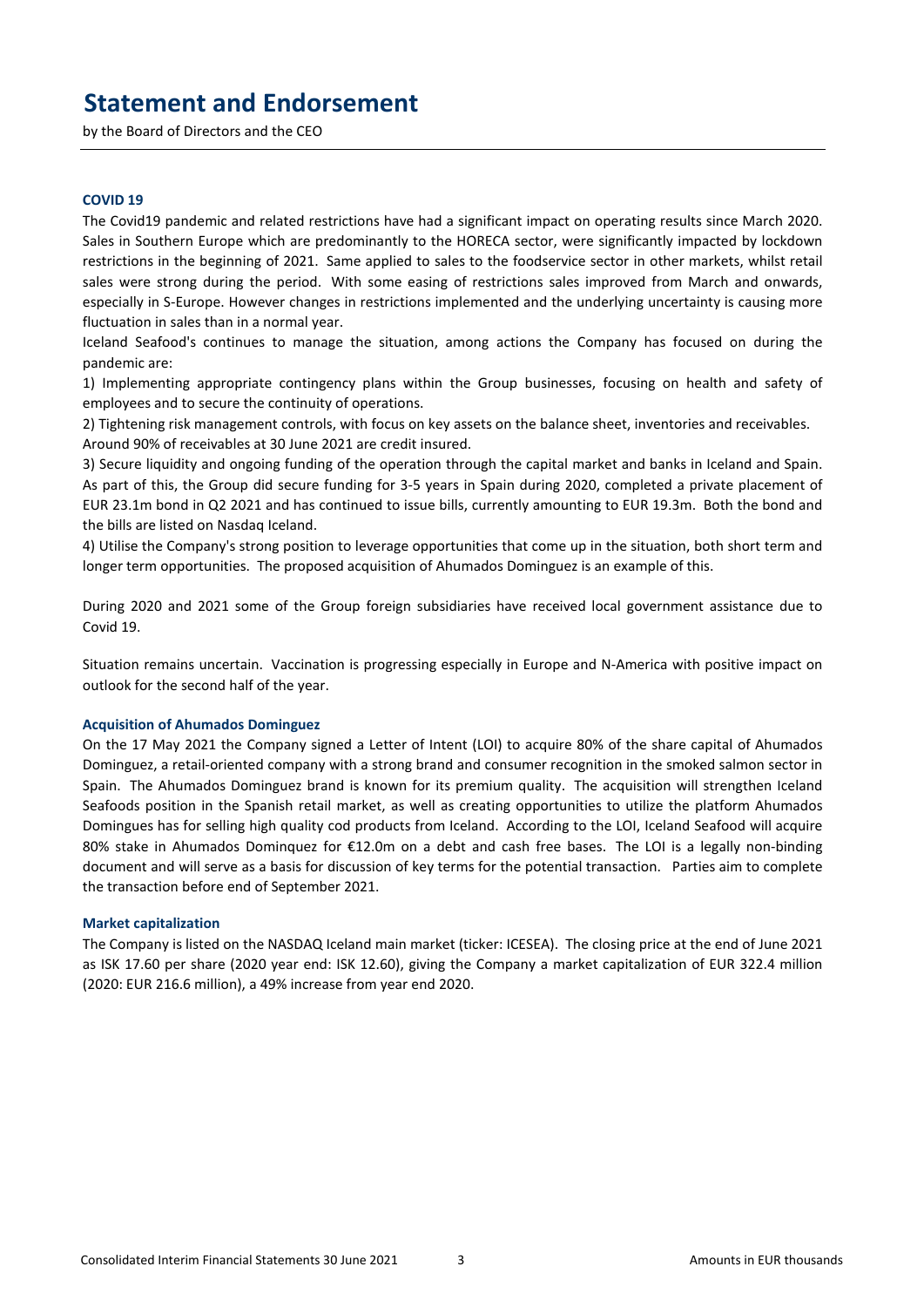# **Statement and Endorsement**

by the Board of Directors and the CEO

### **Shareholders**

The number of shareholders at the end of June 2021 were 717 (2020 year end: 595). The ten largest were (shares are in ISK millions):

| 30.6.2021 |      | 31.12.2020 |      |
|-----------|------|------------|------|
|           |      |            |      |
| 290       | 11%  | 290        | 11%  |
| 274       | 10%  | 274        | 10%  |
| 274       | 10%  | 274        | 10%  |
| 269       | 10%  | 269        | 10%  |
| 164       | 6%   | 179        | 7%   |
| 159       | 6%   | 128        | 5%   |
| 134       | 5%   | 99         | 4%   |
| 130       | 5%   | 121        | 5%   |
| 101       | 4%   | 108        | 4%   |
| 82        | 3%   | 82         | 3%   |
| 1.877     | 70%  | 1.824      | 69%  |
| 798       | 30%  | 851        | 31%  |
| 2.675     | 100% | 2.675      | 100% |

For an overview of changes in equity, see the Condensed Consolidated Statement of Changes in Equity.

### **Endorsement**

The Board of Directors and the CEO of Iceland Seafood International hf. hereby confirm the Condensed Consolidated Interim Financial Statements of the Company for the six months ended 30 June 2021 with their signatures.

Reykjavík, 26 August 2021.

Liv Bergþórsdóttir **Berghórsdóttir** Berghór Baldvinsson **Chairman of the Board Chairman of the Board Member** 

Board Member **Board Member Board Member Board Member** 

Halldór Leifsson Ingunn Agnes Kro

Jakob Valgeir Flosason **Bilandia Byzantia Armannisson** Bjarni Ármannsson

Board Member Chief Executive Officer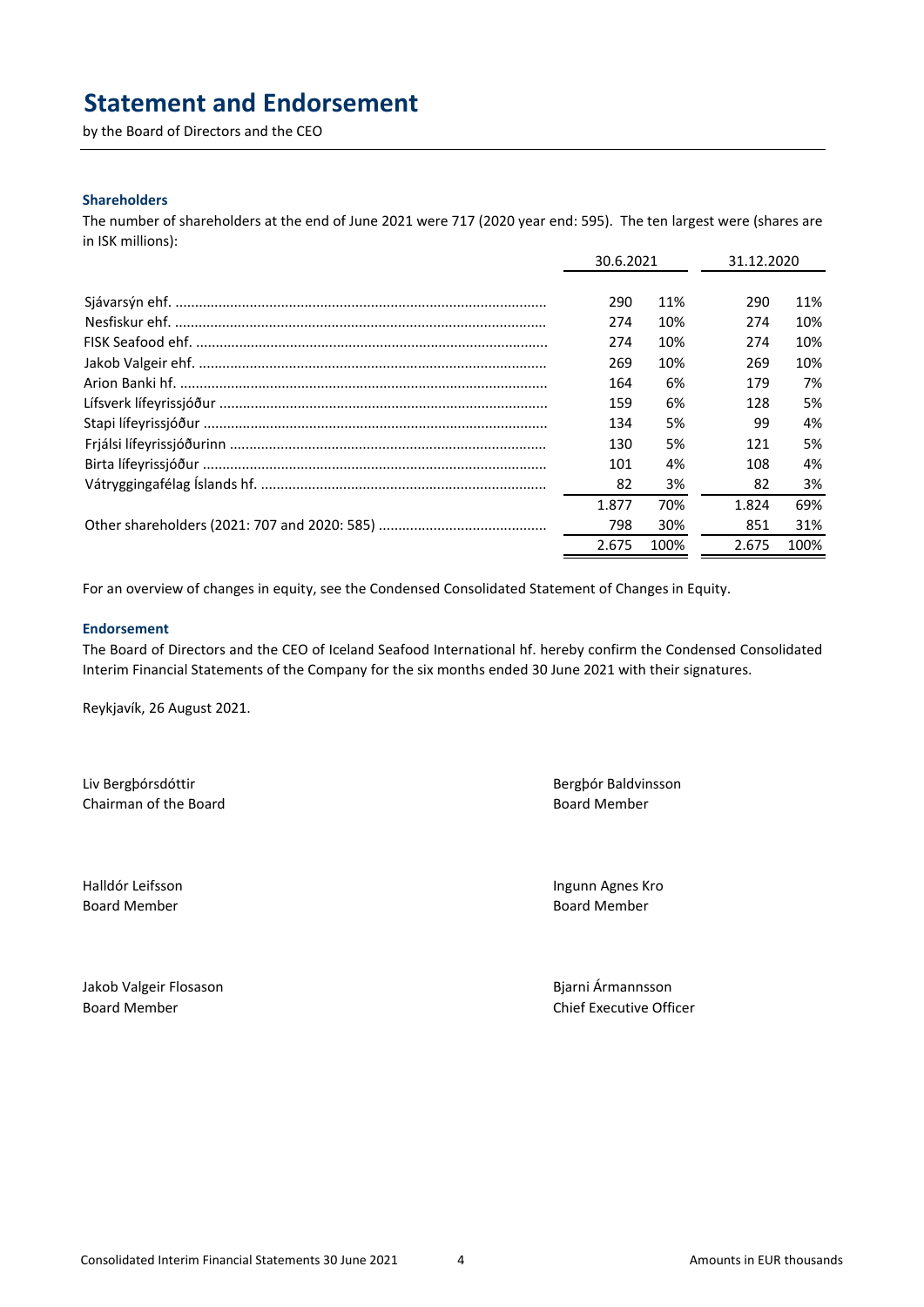## **Review Report**

on the Condensed Consolidated Interim Financial Statements

To the Board of Directors and shareholders of Iceland Seafood International hf.

We have reviewed the accompanying Condensed Consolidated Interim Statement of Financial Position of Iceland Seafood International hf. as of 30 June 2021 and the related statements of Condensed Consolidated Interim Statement of Income, Condensed Consolidated Interim Statement of Comprehensive Income, Condensed Consolidated Interim Changes in Equity and Condensed Consolidated Interim Statement of Cash Flows for the sixmonth period then ended, and a summary of significant accounting policies and other explanatory notes.

#### **Management's and the Board of directors Responsibility for the Financial Statements**

The Board of Directors and management are responsible for the preparation and fair presentation of this Interim Consolidated Financial Statements in accordance with International Financial Reporting Standards for Interim Financial Reporting, IAS 34, as adopted by the EU.

#### **Auditor's Responsibility**

Our responsibility is to express a conclusion on this Condensed Interim Consolidated Financial Statements based on our review.

#### **Scope of Review**

We conducted our review in accordance with International Standard on Review Engagements, ISRE 2410. A review of Interim Consolidated Financial Statements consists of making inquiries, primarily of persons responsible for financial and accounting matters, and applying analytical and other review procedures. A review is substantially less in scope than an audit conducted in accordance with International Standards on Auditing and consequently does not enable us to obtain assurance that we would become aware of all significant matters that might be identified in an audit.

#### **Conclusion**

Based on our review, nothing has come to our attention that causes us to believe that the accompanying Condensed Consolidated Interim Financial Statements does not give a true and fair view of the financial position of the Group as at 30 June 2021, and of its financial performance and its cash flows for the six-month period then ended in accordance with IAS 34 as adopted by the EU.

Kópavogur, 26 August 2021.

Ingvi Björn Bergmann State Authorised Public Accountant

**Deloitte ehf.** Smáratorg 3 201 Kópavogur Iceland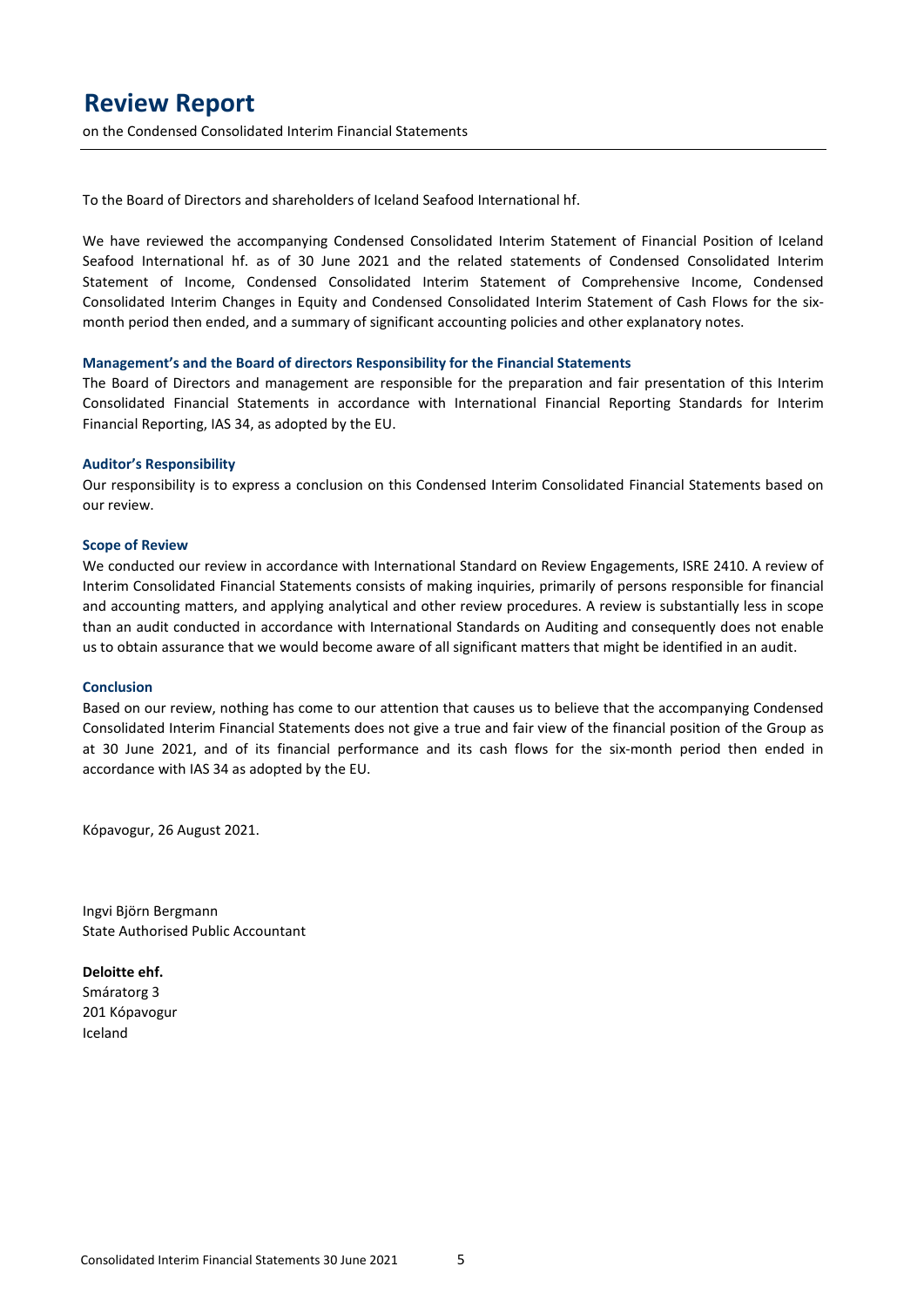# **Condensed Consolidated Statement of Income**

for the six months ended 30 June 2021

|                                     | Note |                        | 1H 2021 |              | 1H 2020                |        |              |  |
|-------------------------------------|------|------------------------|---------|--------------|------------------------|--------|--------------|--|
|                                     |      | Normalised Significant |         |              | Normalised Significant |        |              |  |
|                                     |      | results                | items*  | <b>IFRS</b>  | results                | items* | <b>IFRS</b>  |  |
| <b>Gross profit</b>                 |      |                        |         |              |                        |        |              |  |
|                                     |      | 208.276                |         | 208.276      | 180.539                |        | 180.539      |  |
|                                     |      | (178.274)              |         | (178.274)    | (154.899)              |        | (154.899)    |  |
|                                     |      | 30.002                 |         | 30.002       | 25.640                 |        | 25.640       |  |
| <b>Operating expenses</b>           |      |                        |         |              |                        |        |              |  |
|                                     | 6    | (22.661)               | (272)   | (22.933)     | (19.787)               | (375)  | (20.162)     |  |
| Depreciation and amortisation       |      | (1.708)                |         | (1.708)      | (1.629)                |        | (1.629)      |  |
|                                     |      | 5.633                  | (272)   | 5.361        | 4.224                  | (375)  | 3.849        |  |
|                                     |      | (1.422)                |         | (1.422)      | (1.271)                |        | (1.271)      |  |
| Net exchange rate difference        |      | 554                    |         | 554          | (350)                  |        | (350)        |  |
|                                     |      | 4.765                  | (272)   | 4.493        | 2.603                  | (375)  | 2.228        |  |
|                                     |      | (1.106)                | 54      | (1.052)      | (614)                  | 75     | (539)        |  |
| Profit from continuing operations   |      | 3.659                  | (218)   | 3.441        | 1.989                  | (300)  | 1.689        |  |
| Discontinued operations, net of tax | 6    |                        |         |              |                        | (378)  | (378)        |  |
| Profit for the period               |      | 3.659                  | (218)   | 3.441        | 1.989                  | (678)  | 1.311        |  |
| <b>Attributable to</b>              |      |                        |         |              |                        |        |              |  |
| Owners of the Company               |      | 3.660                  | (218)   | 3.442        | 1.516                  | (678)  | 838          |  |
| Non-controlling interests           |      | (1)<br>3.659           | (218)   | (1)<br>3.441 | 473<br>1.989           | (678)  | 473<br>1.311 |  |
|                                     |      |                        |         |              |                        |        |              |  |
| <b>Earnings per share</b>           | 7    |                        |         |              |                        |        |              |  |
| Basic (cents per thousand shares)   |      | 0,1368                 |         | 0,1287       | 0,0773                 |        | 0,0509       |  |
| Diluted (cents per thousand shares) |      | 0,1359                 |         | 0,1278       | 0,0768                 |        | 0,0506       |  |

\* See note no 6 for information on significant items.

\*\* See note no 4 for results of Q2 2021.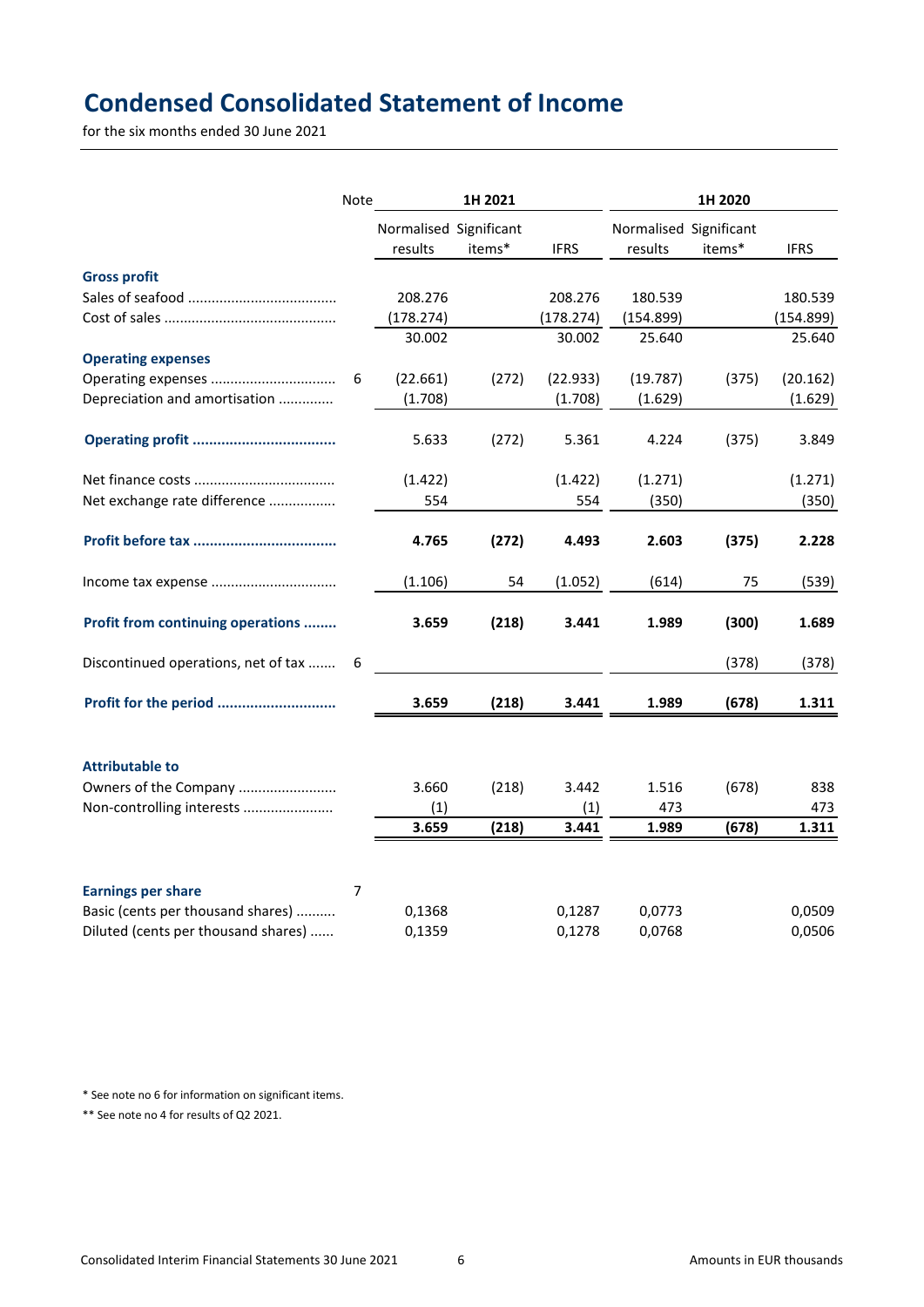# **Condensed Consolidated Statement of Comprehensive Income**

for the six months ended 30 June 2021

| Note                                                          | 1H 2021                           |        | 1H 2020     |                                   |        |             |
|---------------------------------------------------------------|-----------------------------------|--------|-------------|-----------------------------------|--------|-------------|
|                                                               | Normalised Significant<br>results | items* | <b>IFRS</b> | Normalised Significant<br>results | items* | <b>IFRS</b> |
|                                                               |                                   |        |             |                                   |        |             |
|                                                               | 3.659                             | (218)  | 3.441       | 1.989                             | (678)  | 1.311       |
| Items that may be reclassified subsequently to profit or loss |                                   |        |             |                                   |        |             |
| Net fair value of cash flow hedges                            | 330                               |        | 330         | 1.104                             |        | 1.104       |
| Translation difference                                        | (7)                               |        | (7)         | (295)                             |        | (295)       |
| Total comprehensive income                                    | 3.982                             | (218)  | 3.764       | 2.798                             | (678)  | 2.120       |
| <b>Attributable to</b>                                        |                                   |        |             |                                   |        |             |
| Owners of the Company                                         | 3.983                             | (218)  | 3.765       | 2.325                             | (678)  | 1.647       |
| Non-controlling interests                                     | (1)                               |        | (1)         | 473                               |        | 473         |
|                                                               | 3.982                             | (218)  | 3.764       | 2.798                             | (678)  | 2.120       |

\* See note no 6 for information on significant items.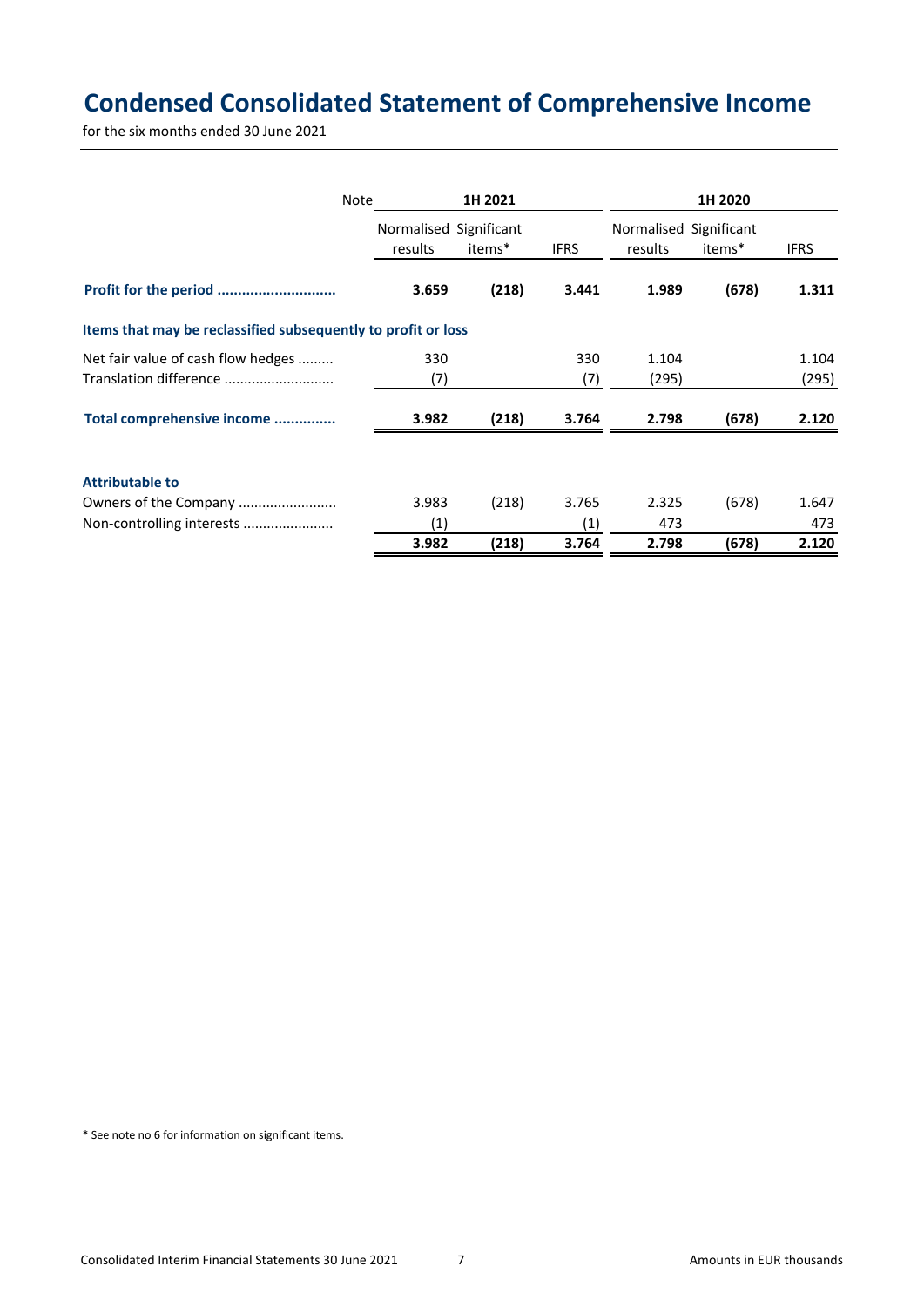# **Condensed Consolidated Statement of Financial Position**

at 30 June 2021

|                                              | <b>Note</b> | 30.6.2021 | 31.12.2020 | 30.6.2020 |
|----------------------------------------------|-------------|-----------|------------|-----------|
| <b>Assets</b>                                |             |           |            |           |
| <b>Non-current assets</b>                    |             |           |            |           |
|                                              |             | 26.610    | 24.624     | 22.542    |
|                                              |             | 1.696     | 1.726      | 2.293     |
|                                              | 8           | 52.559    | 52.654     | 48.588    |
|                                              | 9           | 41        | 39         | 69        |
|                                              |             | 2.975     | 2.835      | 2.568     |
|                                              |             | 267       | 263        | 69        |
| <b>Total non-current assets</b>              |             | 84.148    | 82.141     | 76.129    |
| <b>Current assets</b>                        |             |           |            |           |
|                                              |             | 83.146    | 80.886     | 89.639    |
|                                              |             | 60.574    | 48.789     | 48.328    |
|                                              |             | 7.976     | 6.382      | 7.500     |
|                                              |             | 13.304    | 23.269     | 16.133    |
| <b>Total current assets</b>                  |             | 165.000   | 159.326    | 161.600   |
| <b>Total assets</b>                          |             | 249.148   | 241.467    | 237.729   |
| <b>Equity and liabilities</b>                |             |           |            |           |
| <b>Capital and reserves</b>                  |             |           |            |           |
|                                              |             | 75.887    | 76.114     | 72.619    |
|                                              |             | (1.050)   | (1.043)    | (960)     |
|                                              |             | (115)     | (465)      | 1.142     |
|                                              |             | 4.049     | 607        | 5.961     |
| Equity attributable to owners of the Company |             | 78.771    | 75.213     | 78.762    |
|                                              |             | 103       | 104        | 4.010     |
| <b>Total equity</b>                          |             | 78.874    | 75.317     | 82.772    |
| <b>Non-current liabilities</b>               |             |           |            |           |
|                                              | 11          | 38.169    | 22.811     | 24.578    |
|                                              |             | 1.333     | 1.371      | 1.743     |
|                                              |             | 1.320     | 1.685      | 1.026     |
|                                              |             | 1.329     | 795        | 901       |
| <b>Total non-current liabilities</b>         |             | 42.151    | 26.662     | 28.248    |
| <b>Current liabilities</b>                   |             |           |            |           |
|                                              | 11          | 73.484    | 88.964     | 77.219    |
|                                              |             | 613       | 588        | 824       |
|                                              |             | 46.519    | 39.333     | 44.000    |
|                                              |             | 7.507     | 10.603     | 4.636     |
| <b>Total current liabilities</b>             |             | 128.123   | 139.488    | 126.679   |
| <b>Total liabilities</b>                     |             | 170.274   | 166.150    | 154.927   |
| <b>Total equity and liabilities</b>          |             | 249.148   | 241.467    | 237.699   |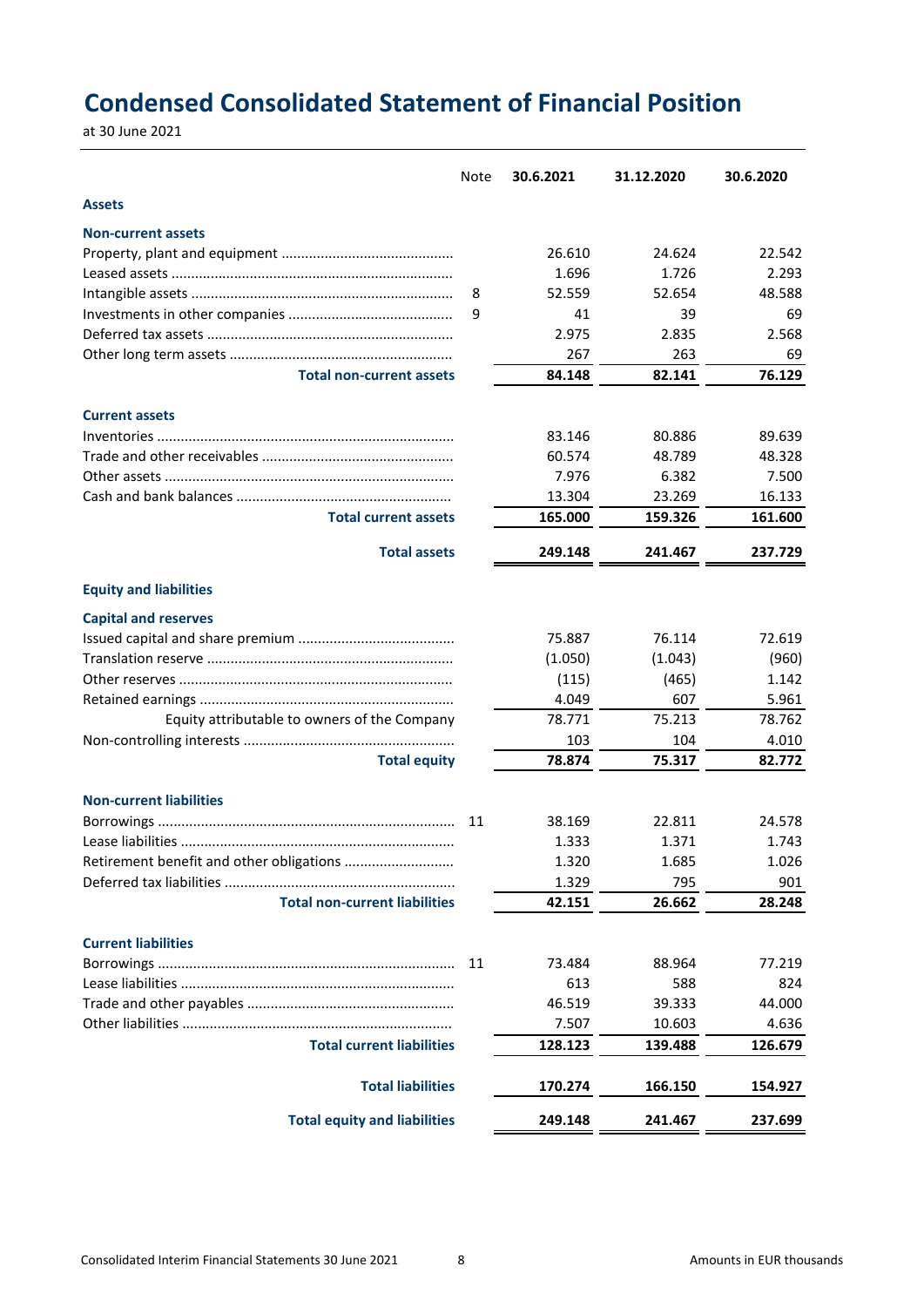# **Condensed Consolidated Statement of Changes in Equity**

for the six months ended 30 June 2021

|                                                  |                  |                  | <b>Restricted equity</b> |                    |                      |                   |                                      |                      |                                                    |                                  |                 |
|--------------------------------------------------|------------------|------------------|--------------------------|--------------------|----------------------|-------------------|--------------------------------------|----------------------|----------------------------------------------------|----------------------------------|-----------------|
|                                                  | Share<br>capital | Share<br>premium | Translation<br>reserve   | Hedging<br>reserve | Statutory<br>reserve | Equity<br>reserve | Unrealised profit<br>of subsidiaries | Retained<br>Earnings | <b>Attributable</b><br>to owners of<br>the Company | Non-<br>controlling<br>interests | Total<br>equity |
| <b>Balances at 1 January 2020</b>                | 24.094           | 44.666           | (665)                    | (441)              | 430                  | 49                | 7.429                                | 874                  | 76.436                                             | 3.805                            | 80.241          |
|                                                  |                  |                  |                          |                    |                      |                   | 2.547                                | (1.709)              | 838                                                | 473                              | 1.311           |
| Net fair value gain on cash flow hedges          |                  |                  |                          | 1.104              |                      |                   |                                      |                      | 1.104                                              |                                  | 1.104           |
| Translation of shares held in foreign currencies |                  |                  | (295)                    |                    |                      |                   |                                      |                      | (295)                                              |                                  | (295)           |
|                                                  |                  |                  | (295)                    | 1.104              |                      |                   | 2.547                                | (1.709)              | 1.647                                              | 473                              | 2.120           |
|                                                  | 391              | 3.468            |                          |                    |                      |                   |                                      |                      | 3.859                                              |                                  | 3.859           |
| Acquisition of non controlling interests         |                  |                  |                          |                    |                      |                   |                                      | (3.180)              | (3.180)                                            | (268)                            | (3.448)         |
|                                                  |                  |                  |                          |                    |                      | 30                |                                      |                      |                                                    |                                  |                 |
| <b>Balances at 30 June 2020</b>                  | 24.485           | 48.134           | (960)                    | 663                | 430                  | 49                | 9.976                                | (4.015)              | 78.762                                             | 4.010                            | 82.772          |
|                                                  |                  |                  |                          |                    |                      |                   | (396)                                | (479)                | (875)                                              | 360                              | (515)           |
| Net loss on cash flow hedges                     |                  |                  |                          | (1.660)            |                      |                   |                                      |                      | (1.660)                                            |                                  | (1.660)         |
| Translation of shares held in foreign currencies |                  |                  | (83)                     |                    |                      |                   |                                      |                      | (83)                                               |                                  | (83)            |
|                                                  |                  |                  | (83)                     | (1.660)            |                      |                   | (396)                                | (479)                | (2.618)                                            | 360                              | (2.258)         |
|                                                  | 383              | 3.112            |                          |                    |                      |                   |                                      |                      | 3.495                                              |                                  | 3.495           |
| Acquisition of non controlling interests         |                  |                  |                          |                    |                      |                   |                                      | (4.658)              | (4.658)                                            | (4.266)                          | (8.924)         |
|                                                  |                  |                  |                          |                    |                      | 53                |                                      | 179                  | 232                                                |                                  | 232             |
| <b>Balances at 31 December 2020</b>              | 24.868           | 51.246           | (1.043)                  | (997)              | 430                  | 102               | 9.580                                | (8.973)              | 75.213                                             | 104                              | 75.317          |
|                                                  |                  |                  |                          |                    |                      |                   | 3.538                                | (96)                 | 3.442                                              | (1)                              | 3.441           |
| Net fair value gain on cash flow hedges          |                  |                  |                          | 330                |                      |                   |                                      |                      | 330                                                |                                  | 330             |
| Translation of shares held in foreign currencies |                  |                  | (7)                      |                    |                      |                   |                                      |                      | (7)                                                |                                  | (7)             |
|                                                  |                  |                  | (7)                      | 330                |                      |                   | 3.538                                | (96)                 | 3.765                                              | (1)                              | 3.764           |
|                                                  |                  | (227)            |                          |                    |                      | 20                |                                      |                      | (207)                                              |                                  | (207)           |
| <b>Balances at 30 June 2021</b>                  | 24.868           | 51.019           | (1.050)                  | (667)              | 430                  | 122               | 13.118                               | (9.069)              | 78.771                                             | 103                              | 78.874          |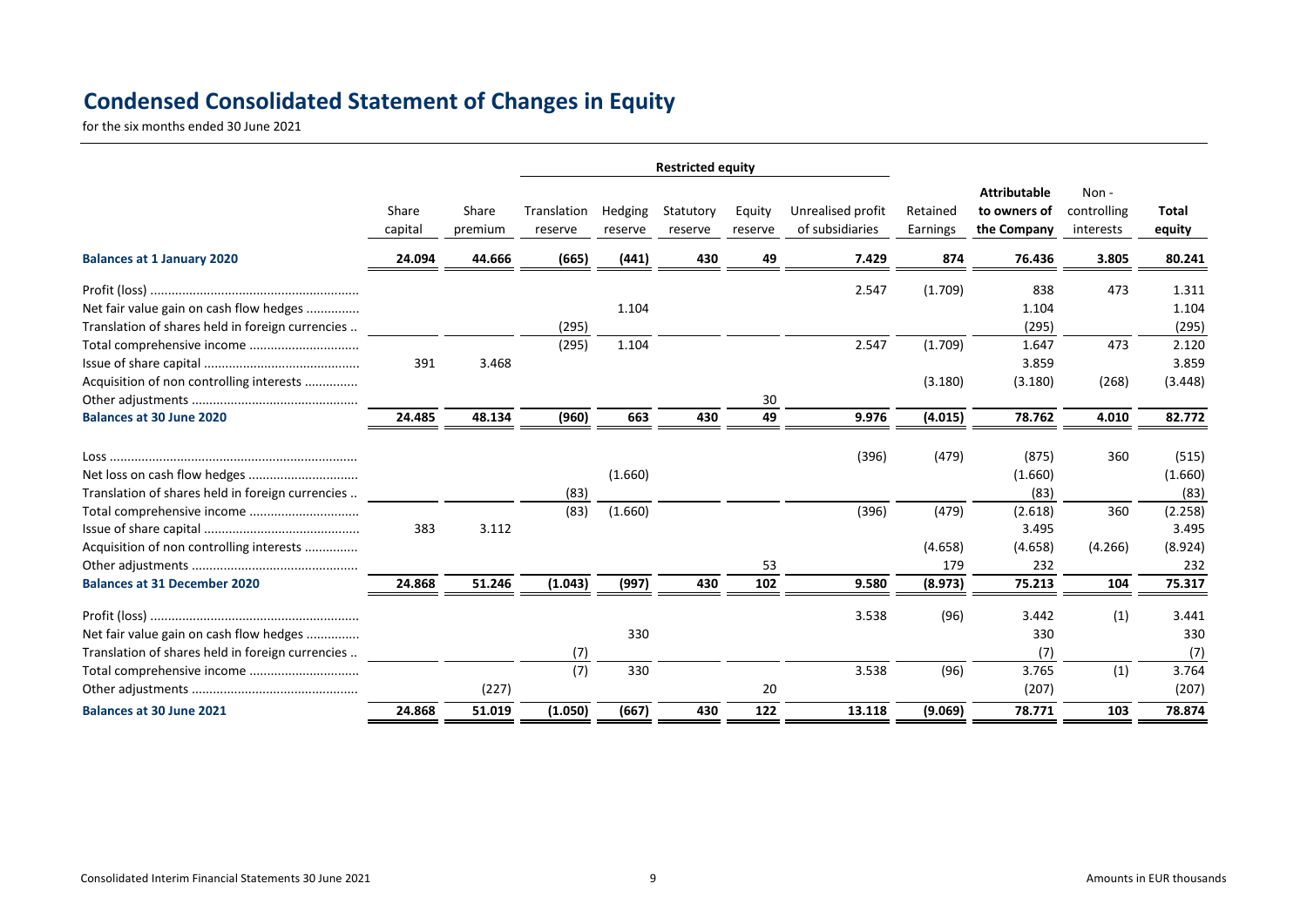# **Condensed Consolidated Statement of Cash Flows**

for the six months ended 30 June 2021

|                                                                           | Note | 1H 2021  | 1H 2020  |
|---------------------------------------------------------------------------|------|----------|----------|
| <b>Operating activities</b>                                               |      |          |          |
|                                                                           |      | 5.361    | 3.363    |
|                                                                           |      | 1.708    | 1.661    |
|                                                                           |      | (131)    | 104      |
|                                                                           |      | (205)    | 254      |
| <b>Working capital generated from operations</b>                          |      | 6.733    | 5.382    |
|                                                                           |      | (2.260)  | (22.124) |
|                                                                           |      | (13.385) | 13.633   |
|                                                                           |      | 4.397    | (1.895)  |
| Cash used in operations before interests and taxes                        |      | (4.515)  | (5.004)  |
|                                                                           |      | 66       | 68       |
|                                                                           |      | (1.488)  | (1.418)  |
|                                                                           |      | (507)    | (423)    |
| Net cash used in operating activities                                     |      | (6.444)  | (6.777)  |
| <b>Investing activities</b>                                               |      |          |          |
|                                                                           |      | (2.876)  | (6.302)  |
|                                                                           |      | (10)     | (142)    |
|                                                                           |      | 147      | 267      |
|                                                                           |      |          | (1.850)  |
| Net cash used in investing activities                                     |      | (2.739)  | (8.027)  |
| Net cash before financing activities                                      |      | (9.183)  | (14.804) |
| <b>Financing activities</b>                                               |      |          |          |
|                                                                           |      | (15.690) | 6.552    |
|                                                                           |      | 902      |          |
|                                                                           |      | 23.357   | 19.662   |
|                                                                           |      | (9.905)  | (2.819)  |
| Net cash outflow on acquisition of subsidiary's non-controlling interests |      |          | (1.724)  |
| Net cash (used in) generated by financing activities                      |      | (1.336)  | 21.671   |
|                                                                           |      | (10.519) | 6.867    |
|                                                                           |      | 23.269   | 9.610    |
| Effect of exchange rate changes on cash held in foreign currencies        |      | 554      | (344)    |
|                                                                           |      | 13.304   | 16.133   |
|                                                                           |      |          |          |
| Non-cash investing and financing activities                               |      |          |          |
|                                                                           |      |          | (3.868)  |
|                                                                           |      |          | 3.868    |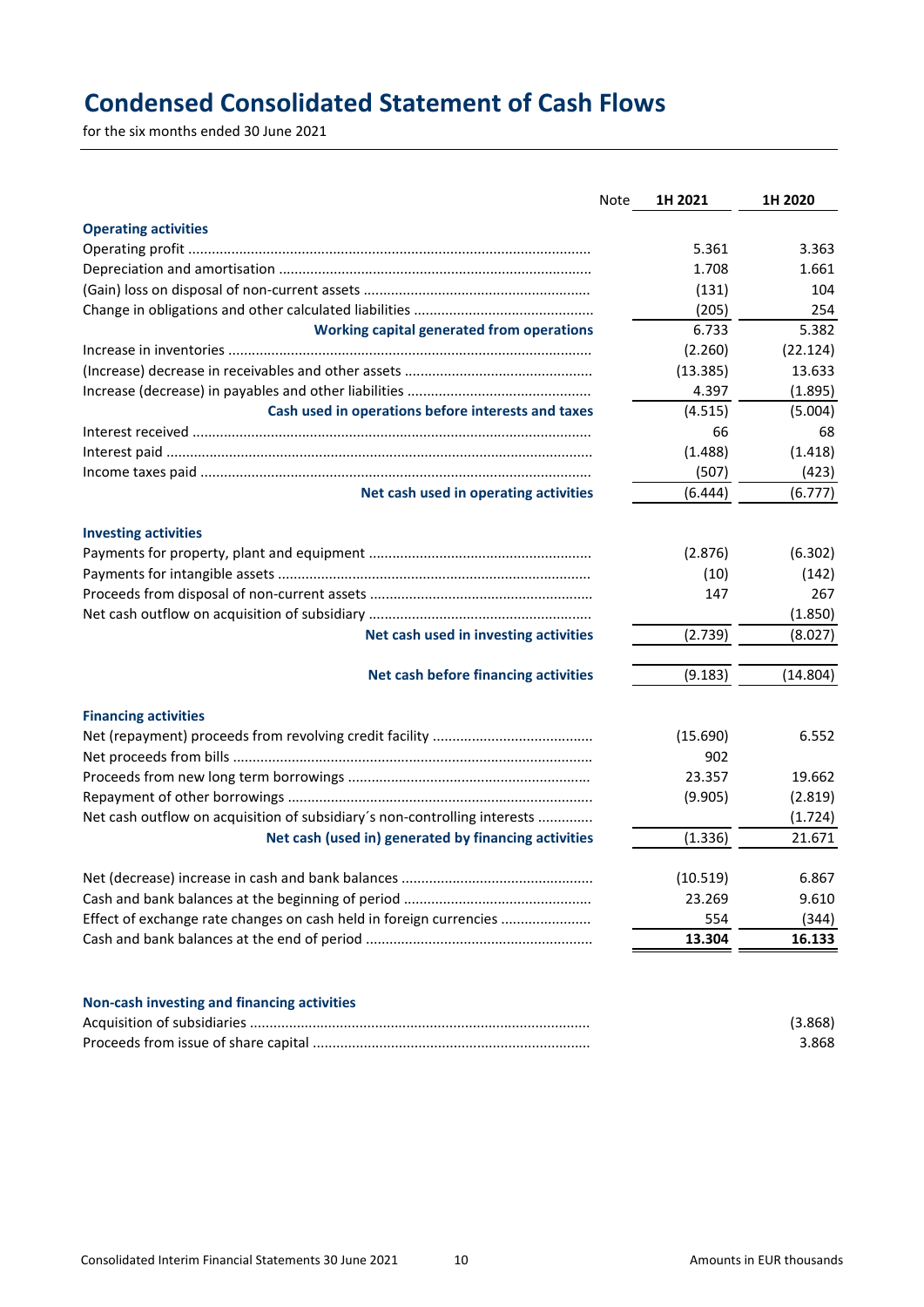for the six months ended 30 June 2021

### **1. General information**

Iceland Seafood International hf. (the Company) is a limited liability company incorporated and domiciled in Iceland. The address of its registered office is Köllunarklettsvegur 2, 104 Reykjavík.

The Condensed Consolidated Interim Financial Statements of the Company as at and for the six months ended 30 June 2021, comprise the Company and its subsidiaries (together referred to as "the Group").

The Company is a holding company for a Group of subsidiaries that are leading suppliers of North Atlantic seafood and one of the largest exporters of seafood from Iceland. The Group is headquartered in Iceland and has subsidiaries in the United Kingdom, Ireland, Spain, Argentina, Iceland, France, Germany and the United States.

The Company´s shares are listed on NASDAQ main market in Iceland (ticker: ICESEA).

#### **2. Statement of compliance**

The Condensed Consolidated Interim Financial Statements are prepared in accordance with the International Accounting Standard on Interim Financial Reporting, IAS 34, as adopted by the European Union.

The Condensed Consolidated Interim Financial Statements do not include all of the information required for a complete set of consolidated annual financial statements and should be read in conjunction with the Consolidated Financial Statements of the Company for the year ended 31 December 2020, which is available on the Company´s website, www.icelandseafood.com.

Comparative figures in the Condensed Consolidated Interim Financial Statements have been restated. Ecomsa S.A. in Spain, loss from operation for the first six months of 2020, amounting to EUR 378 thousand has been restated to Discontinued operation (see note 6).

The same accounting policies, presentation and methods of computation (except mentioned here above) are followed in these Condensed Consolidated Interim Financial Statements as were applied in the latest Financial Statements for the year ended 31 December 2020.

#### **3. Use of estimates and judgements**

The preparation of the Condensed Consolidated Interim Financial Statements in line with IFRS requires management to make judgements, estimates and assumptions that affect the application of accounting policies and the reported amounts of assets, liabilities, income and expenses. Actual results may differ from these estimates.

In preparing these Condensed Consolidated Interim Financial Statements, the significant judgements made by management in applying the Company's accounting policies and the key sources of estimation uncertainty were the same as those applied to the Consolidated Financial Statements for the year ended 31 December 2020.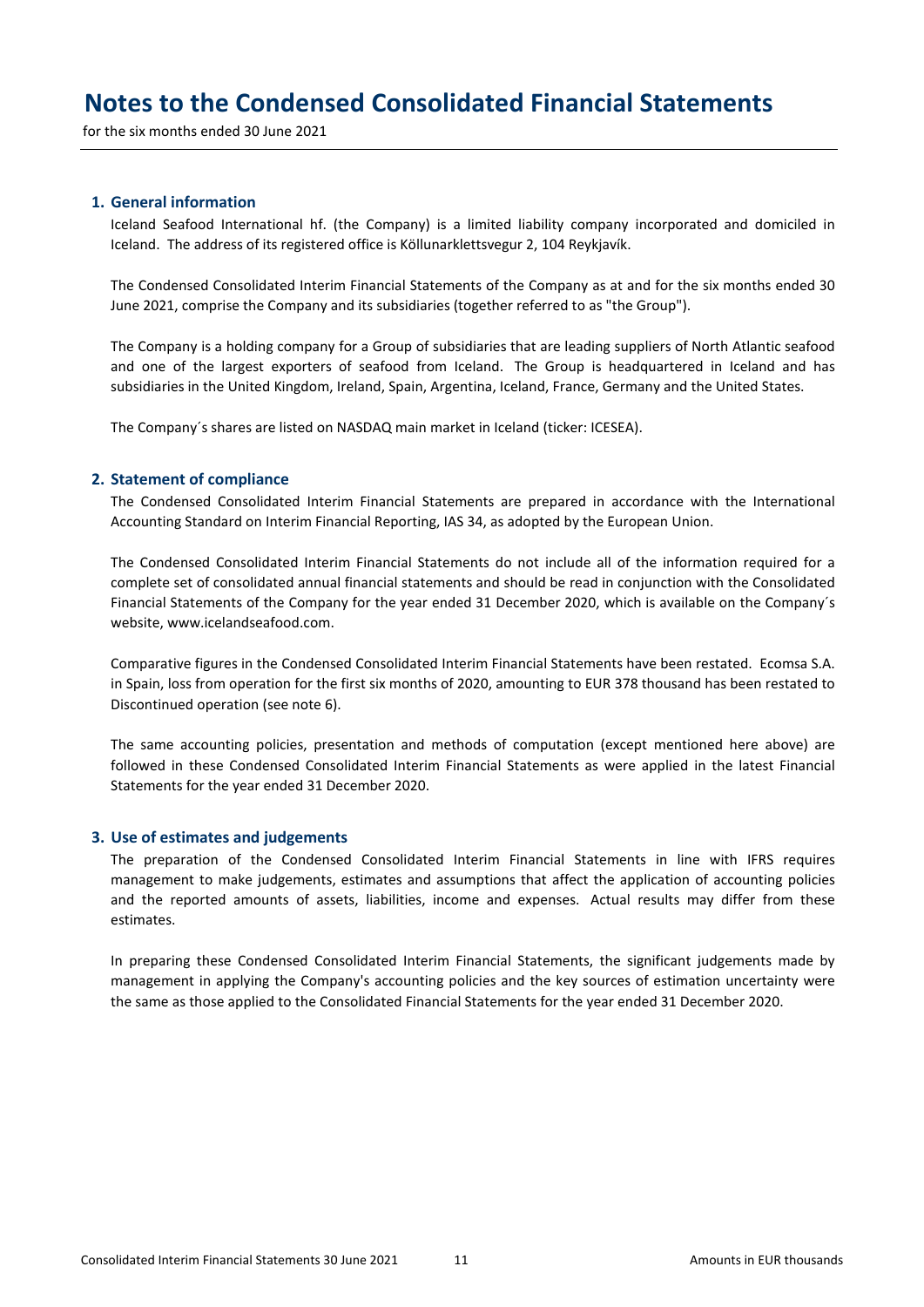for the six months ended 30 June 2021

### **4. Quarterly statements**

|                                                   | Q <sub>2</sub><br>2021 | Q <sub>1</sub><br>2021 | Q4<br>2020 | Q <sub>3</sub><br>2020 | Q <sub>2</sub><br>2020 |
|---------------------------------------------------|------------------------|------------------------|------------|------------------------|------------------------|
| <b>Revenue:</b>                                   |                        |                        |            |                        |                        |
| Sales of seafood                                  | 116.792                | 119.299                | 101.797    | 105.989                | 82.320                 |
| Intercompany                                      | (12.868)               | (14.947)               | (8.175)    | (10.310)               | (7.288)                |
|                                                   | 103.924                | 104.352                | 93.622     | 95.679                 | 75.032                 |
| <b>Operating results:</b>                         |                        |                        |            |                        |                        |
| Operating profit                                  | 1.290                  | 4.343                  | 1.348      | 1.396                  | 710                    |
| Net finance costs                                 | (272)                  | (596)                  | 713        | (990)                  | (1.012)                |
| Normalised PBT                                    | 1.018                  | 3.747                  | 2.061      | 406                    | (302)                  |
| Income tax                                        | (226)                  | (880)                  | (438)      | (256)                  | (28)                   |
| Normalised profit (loss)<br>Significant items and | 792                    | 2.867                  | 1.623      | 150                    | (330)                  |
| discontinued operations                           | (72)                   | (146)                  | (1.788)    | (500)                  | (209)                  |
| Profit (loss)                                     | 720                    | 2.721                  | (165)      | (350)                  | (539)                  |
|                                                   | 249.148                | 261.465                | 241.467    | 229.598                | 237.729                |
| Liabilities                                       | 170.274                | 183.308                | 166.150    | 147.162                | 154.927                |

Quarterly statements have not been reviewed by the Group´s auditors

## **5. Segment reporting**

| For 1H 2021                                       | Value added | Value added | Sales and<br>distribution | Other and<br>Eliminations | Consolidated |
|---------------------------------------------------|-------------|-------------|---------------------------|---------------------------|--------------|
|                                                   | S-Europe    | N-Europe    |                           |                           |              |
| <b>Revenue:</b>                                   |             |             |                           |                           |              |
| Sales of seafood                                  | 90.575      | 63.458      | 82.058                    |                           | 236.091      |
| Intercompany                                      | (12.760)    | (36)        | (5.251)                   | (9.768)                   | (27.815)     |
|                                                   | 77.815      | 63.422      | 76.807                    | (9.768)                   | 208.276      |
| <b>Operating results:</b>                         |             |             |                           |                           |              |
| Operating profit (loss)                           | 4.190       | 624         | 1.155                     | (336)                     | 5.633        |
| Net finance costs                                 | 352         | (985)       | (38)                      | (197)                     | (868)        |
| Normalised PBT                                    | 4.542       | (361)       | 1.117                     | (533)                     | 4.765        |
| Income tax                                        | (1.316)     | 245         | (236)                     | 201                       | (1.106)      |
| Normalised profit (loss)<br>Significant items and | 3.226       | (116)       | 881                       | (332)                     | 3.659        |
| discontinued operations                           | (32)        | (195)       | (45)                      | 54                        | (218)        |
| Profit (loss)                                     | 3.194       | (311)       | 836                       | (278)                     | 3.441        |
|                                                   | 110.413     | 68.432      | 24.262                    | 46.041                    | 249.148      |
| Liabilities                                       | 80.805      | 53.411      | 18.674                    | 17.384                    | 170.274      |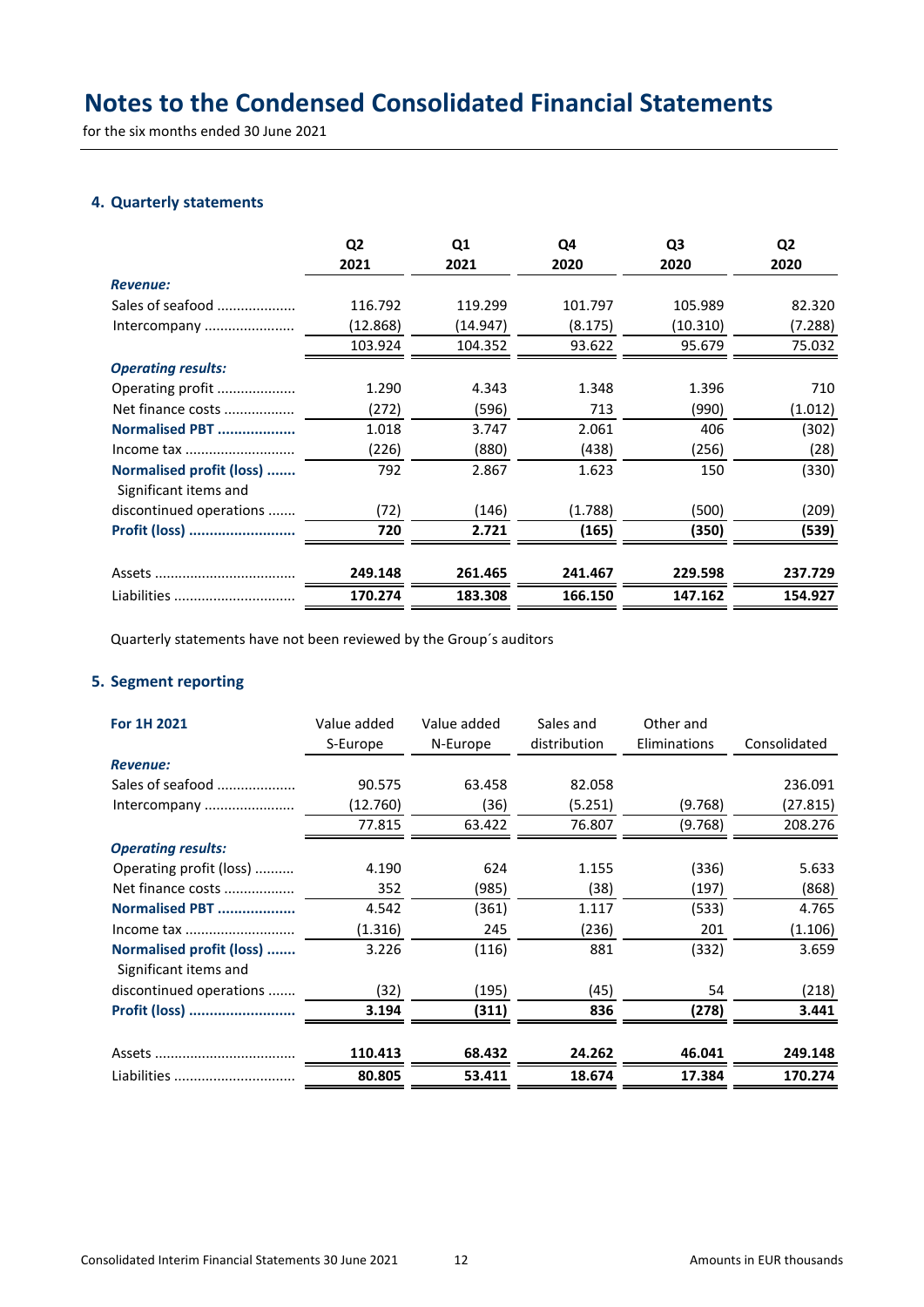for the six months ended 30 June 2021

| For 1H 2020                                       | Value added<br>S-Europe | Value added<br>N-Europe | Sales and<br>distribution | Other and<br>Eliminations | Consolidated |
|---------------------------------------------------|-------------------------|-------------------------|---------------------------|---------------------------|--------------|
| <b>Revenue:</b>                                   |                         |                         |                           |                           |              |
| Sales of seafood                                  | 72.318                  | 54.407                  | 74.481                    |                           | 201.206      |
| Intercompany                                      | (9.655)                 | (13)                    | (5.520)                   | (5.479)                   | (20.667)     |
|                                                   | 62.663                  | 54.394                  | 68.961                    | (5.479)                   | 180.539      |
| <b>Operating results:</b>                         |                         |                         |                           |                           |              |
| Operating profit (loss)                           | 1.577                   | 2.415                   | 555                       | (323)                     | 4.224        |
| Net finance costs                                 | (692)                   | (513)                   | (71)                      | (345)                     | (1.621)      |
| Normalised PBT                                    | 885                     | 1.902                   | 484                       | (668)                     | 2.603        |
| Income tax                                        | (111)                   | (257)                   | (82)                      | (164)                     | (614)        |
| Normalised profit (loss)<br>Significant items and | 774                     | 1.645                   | 402                       | (832)                     | 1.989        |
| discontinued operations                           | (411)                   | (160)                   | (45)                      | (62)                      | (678)        |
| Profit (loss)                                     | 363                     | 1.485                   | 357                       | (894)                     | 1.311        |
|                                                   | 112.789                 | 54.410                  | 25.738                    | 44.792                    | 237.729      |
|                                                   |                         |                         |                           |                           |              |
| Liabilities                                       | 87.969                  | 36.096                  | 20.653                    | 10.209                    | 154.927      |

### **6. Significant items**

In 2021 the Group incurred costs associated with the following:

- Oceanpath Ltd. sold its 50% share in its joint venture Credible Properties Ltd. The company book value was zero and the sales gain is EUR 0.1 million.

- Restructuring costs in the period of EUR 0.4 million.

In 2020 the Group incurred costs associated with the following:

- Costs related to acquisitions and restructuring costs in the period of EUR 0.4 million.

In 2020 Ecomsa S.A., a Spanish subsidiary of Iceland Seafood Ibérica was sold and therefore restated as discontinued operations.

| <b>Exceptional costs, net of income tax:</b> | 1H 2021 | 1H 2020 |
|----------------------------------------------|---------|---------|
|                                              | 110     |         |
|                                              | (382)   | (375)   |
|                                              | 54      | 75      |
|                                              | (218)   | (300)   |
| Discontinued operations, net of income tax:  |         |         |
|                                              |         | (458)   |
|                                              |         | 80      |
|                                              |         | (378)   |
|                                              | (218)   | (678)   |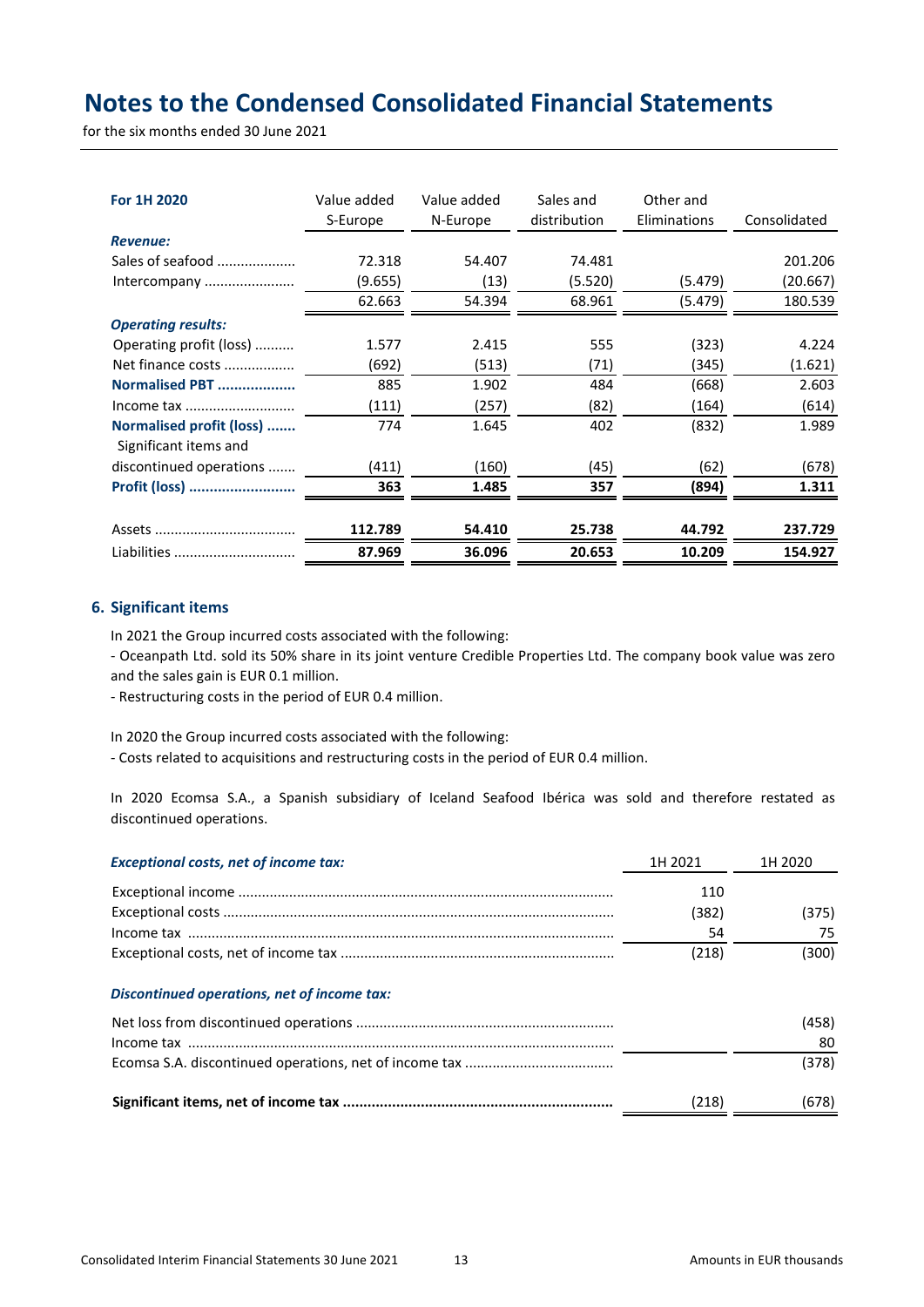for the six months ended 30 June 2021

### **7. Earnings per share**

|                                                                       | 1H 2021   | 1H 2020   |
|-----------------------------------------------------------------------|-----------|-----------|
|                                                                       | 3.441     | 1.311     |
| Weighted average number of ordinary shares (ISK '000) for basic EPS   | 2.674.480 | 2.574.565 |
|                                                                       | 18.416    | 15.838    |
| Weighted average number of ordinary shares (ISK '000) for diluted EPS | 2.692.896 | 2.590.403 |
| Basic earnings per share (EUR cents per thousand shares):             |           |           |
|                                                                       | 0.1287    | 0.0509    |
| Diluted earnings per share (EUR cents per thousand shares):           |           |           |
|                                                                       | 0.1278    | 0.0506    |

### **8. Intangible assets**

The Group tested at the end of June whether goodwill had suffered any impairment. The conclusion was there were no triggers indicating that impairment was necessary.

| 30.6.2021 | 31.12.2020 | 30.6.2020 |
|-----------|------------|-----------|
| 51.690    | 43.526     | 43.526    |
|           | 8.255      | 4.047     |
| 49        | (91)       | (113)     |
| 51.739    | 51.690     | 47.460    |
| 820       | 964        | 1.128     |
| 52.559    | 52.654     | 48.588    |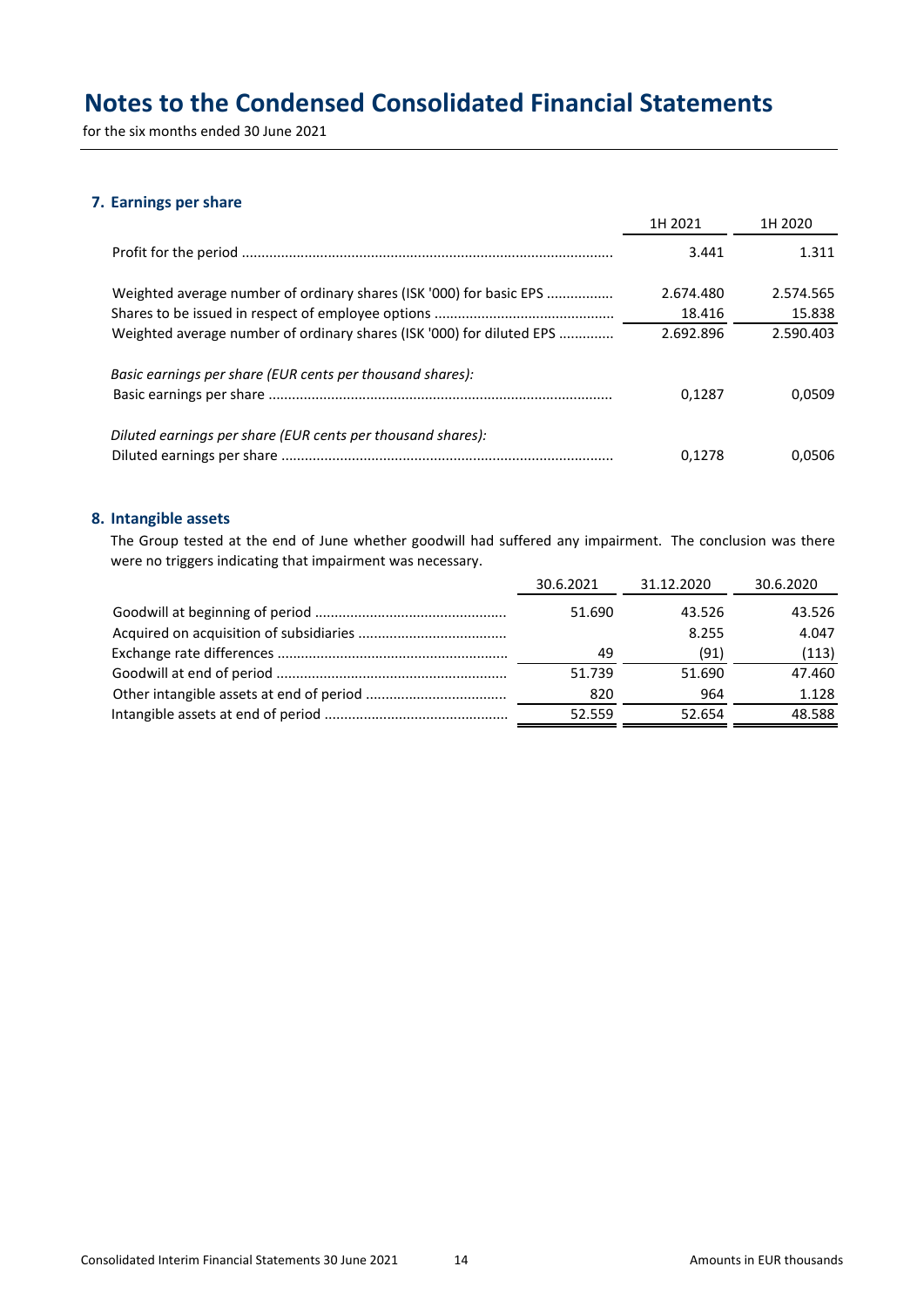for the six months ended 30 June 2021

### **9. Subsidiaries and other investments**

At period-end, 30 June 2021, the Company directly owned ten subsidiaries that are all included in the consolidation. The direct subsidiaries in addition owned a further nine subsidiaries. The Company holds the majority of voting power in all of its subsidiaries.

|                                        | Country of    | Ownership | Ownership  | Ownership | Principal       |
|----------------------------------------|---------------|-----------|------------|-----------|-----------------|
| Name of company                        | incorporation | 30.6.2021 | 31.12.2020 | 30.6.2020 | activity        |
| Subsidiaries:                          |               |           |            |           |                 |
| Iceland Seafood ehf.                   | Iceland       | 100%      | 100%       | 100%      | Sale of seafood |
| Solo Export ehf.                       | Iceland       | 100%      | 100%       | 100%      | Not active      |
| Iceland Seafood Ibérica S.A.U.         | Spain         | 100%      | 100%       | 100%      | Sale of seafood |
| - Ecomsa S.A.                          | Spain         |           |            | 100%      | Sale of seafood |
| - Achernar S.A.                        | Argentina     | 100%      | 100%       | 100%      | Sale of seafood |
| Elba Seafood ehf. <sup>A)</sup>        | Iceland       |           | 100%       | 100%      | Holding         |
| - ELBA S.L.                            | Spain         | 100%      | 100%       | 100%      | Sale of seafood |
| Iceland Seafood Barraclough            | UK            | 100%      | 100%       | 100%      | Holding         |
| - F. Barraclough Ltd.                  | UK            | 100%      | 100%       | 100%      | Not active      |
| - Iceland Seafood UK Ltd.              | <b>UK</b>     | 100%      | 100%       | 100%      | Sale of seafood |
| Oceanpath Ltd.                         | Ireland       | 100%      | 100%       | 67%       | Sale of seafood |
| - Dunns (Fish & Poultry) Ltd.          | Ireland       | 100%      | 100%       | 100%      | Holding         |
| - Dunns Seafare Ltd.                   | Ireland       | 100%      | 100%       | 100%      | Sale of seafood |
| - Mondi Properties Ireland Ltd Ireland |               | 100%      | 100%       | 100%      | Real estate     |
| - Carr & Sons Seafood Ltd.             | Ireland       | 100%      | 100%       | 100%      | Sale of seafood |
| - H J Nolan Ltd.                       | Ireland       | 100%      | 100%       | 100%      | Sale of seafood |
| Iceland Seafood France S.A.S.          | France        | 100%      | 100%       | 100%      | Sale of seafood |
| <b>ISG Iceland Seafood GmbH</b>        | Germany       | 100%      | 100%       | 100%      | Sale of seafood |
| ISI Seafood Inc.                       | <b>USA</b>    | 100%      | 100%       | 100%      | Sale of seafood |
| Iceland Seafood Hellas S.A.            | Greece        | 66%       | 66%        | 66%       | Liquidation     |
| Investments in joint ventures:         |               |           |            |           |                 |
| Credible Properties Ltd. <sup>B)</sup> | Ireland       |           | 50%        | 50%       | Properties      |
| Investments in other companies:        |               |           |            |           |                 |
| Febin Marine Foods Private Ltd India   |               | 5%        | 5%         | 5%        | Seafood supply  |

<sup>A)</sup> Elba Seafood ehf. and Iceland Seafood International hf. merged in February 2021.

B) Oceanpath Ltd. sold its 50% share in Credible Properties Ltd. in June 2021 (see note 6).

### **10. Share capital**

| Issued shares | Outstanding       | Book value |
|---------------|-------------------|------------|
| (ISK '000)    | shares (ISK '000) | (EUR '000) |
| 2.674.480     | 2.674.480         | 24.868     |

Fully paid ordinary shares, which have a par value of ISK 1 per share, carry one vote per share and carry a right to dividends.